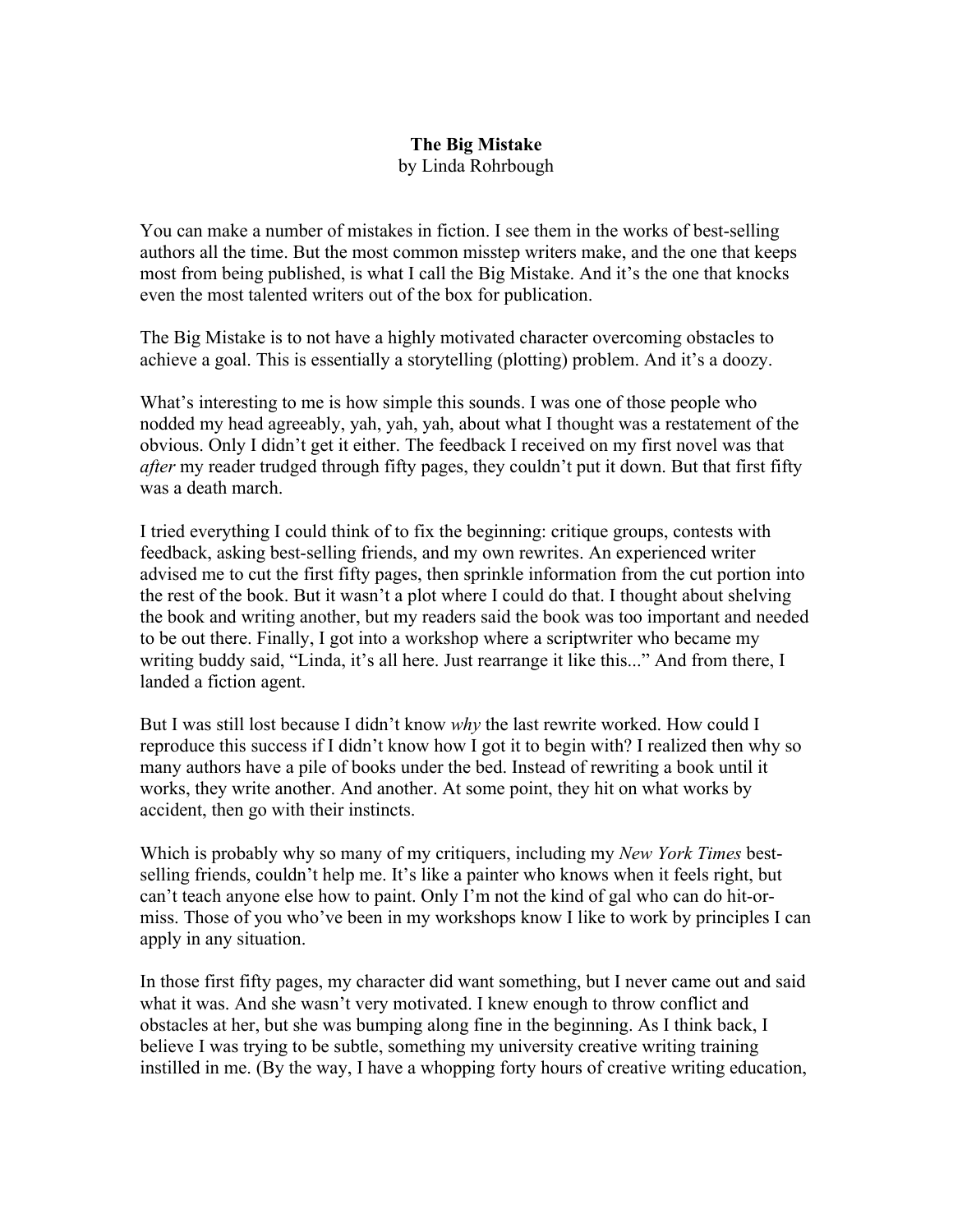most of it at a graduate level, with a 4.0 grade point average, and I never learned any of this in those classes.)

Before the rewrite, what my character wanted stayed the same, and stayed hidden, until page fifty. Then I finally let the reader see her say, "I'm done crying, I'm going to do something about this crummy situation I'm in." By the way, that's also where the book became much easier to write. Before that, it was torture. The point is, I rewrote the book so that my protagonist was never without clear motivation, clearly shown to the reader.

Now this sounds simple, yes? And obvious. But notice I never said it was EASY. Because it isn't.

This big mistake is no secret. Debra Dixon's *GMC: Goal, Motivation & Conflict* was one of the books I bought at the bookstore during my first Pikes Peak Writers conference. Jim Frey, author of *How to Write a Damn Good Novel* and one of the keynote speakers at the 2009 conference, talked about writing well-motivated characters overcoming obstacles to achieve a goal. The late Dwight Swain, author of *Techniques of the Selling Writer* asked this question in the 1960's, "What does your character want and what is in the way of them getting it?"

Before that, in the 1940's, there was Lajos Egri's classic, *The Art of Dramatic Writing,* a book Jim Frey said his mentor made him review a whopping forty times before he got this concept. Jim said he even made a tape recording of himself reading Egri's book and played it over and over as he drove around doing his day job as an insurance adjuster. Best-selling Western author and two-time Spur award-winner Dusty Richards once told me you cannot remind your reader too many times of your character's goal. I own and have read all the books I've mentioned, but I didn't absorb what they were teaching. I listened to Dusty, but I didn't *hear* him.

Then I spent eight days last summer in a brutal, intensive, invitation-only workshop with Jim Frey in the California mountains. It was there that I really saw this principle for writing fiction for the first time. I got it on the first day, watching Jim coach other authors. (We spent eight twelve-hour days in a sprawling house isolated on the side of a steep hill, working non-stop the whole time.) I remember Jim fervently complaining that he was tired of "teaching rocks to fly."

Now I am constantly surprised by unpublished but extremely, and I mean mega-talented, writers who make the Big Mistake. They seem to understand the craft. There's a strong sense of place. They have a distinctive voice. I start to get a feel for the characters right away. I can follow what's happening. There are interesting events. Most of these writers can write those one-liners I go back to re-read because of the way they turn a phrase. They've obviously been practicing their craft for a while, but the story isn't going anywhere. Of course, you can tell too much too soon. Brain dumps are to be avoided. But I see very little of that in writers who come to me for coaching.